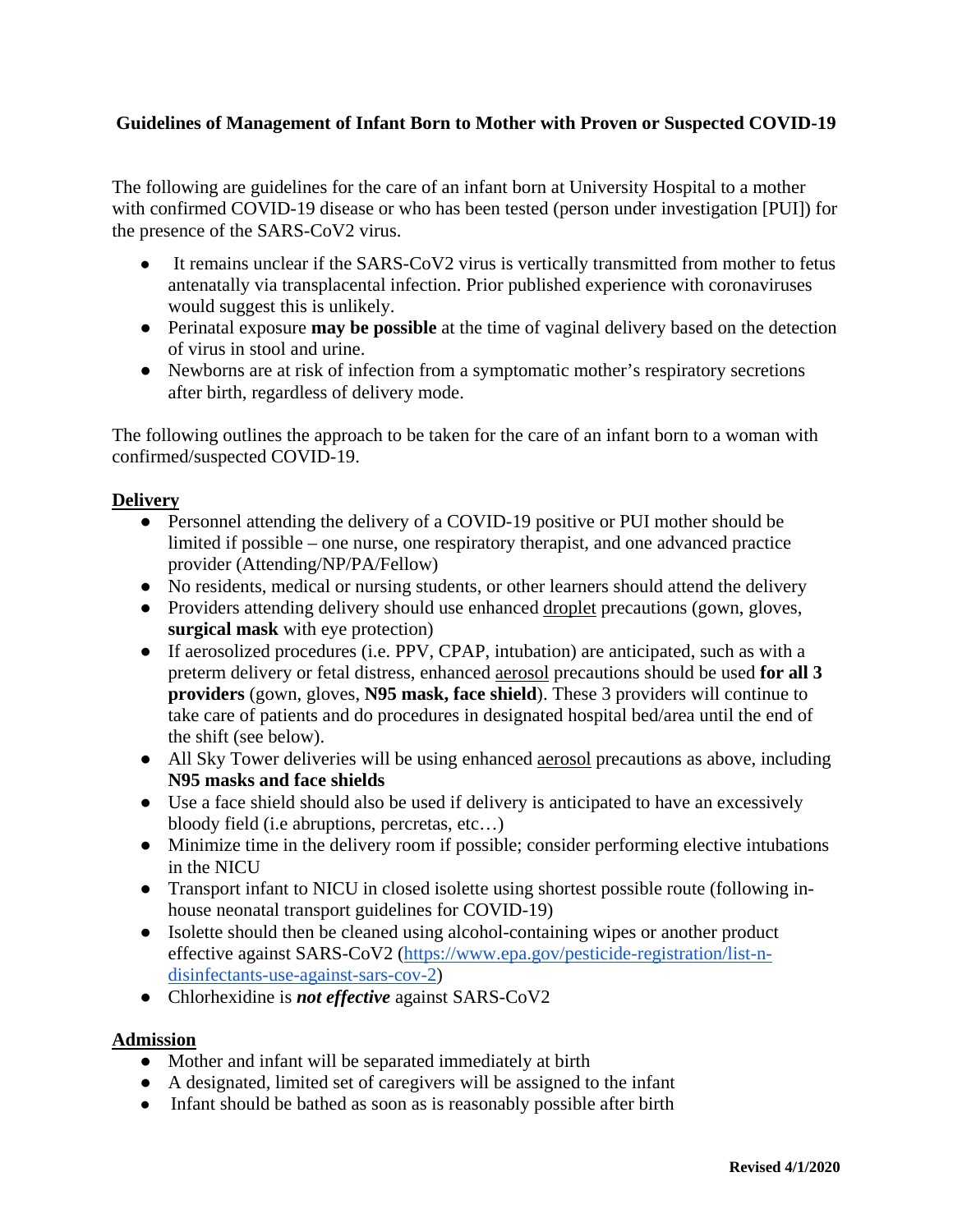- Newborns of COVID-19 positive mothers, or those whose mothers' testing is still pending **at age 48 hours**, will be tested for perinatal viral acquisition:
	- Infant testing: molecular assay testing on nasopharyngeal swab at 48 hours
- ● If mother is a PUI and testing returns negative before 48 hours, infant will be considered uninfected and *does not* require testing
- Newborns who do not require testing or have a negative screen at 48 hours and are asymptomatic can be discharged or moved into the general population if needed.

## **Hospitalization**

- Infants will be admitted to the NICU Annex isolation room, which will be a triage space using portable HEPA filters
- Dedicated staff (physicians, PA/NPs, and RTs to visit those infants last if possible)
- Infant will be cared for with enhanced **droplet** precautions (gown, gloves, **surgical mask**  with eye protection, and shoe covers)
- If infant is on room air or HFNC, droplet precaution is sufficient.
- If the infant requires CPAP, NIPPV, intubation, or mechanical ventilation: **N95 masks** or PAPR devices and **face shields** must be used, until infection status is determined as outlined above.
- Infants who test positive for COVID19 can be transferred to a single-patient, negativepressure room (within PCCU or PICU COVID19 area with NICU personnel)
- ● No infant will be moved from the annex without approval from the NICU medical and nursing directors

#### **Breastfeeding**

- ● Mother may express breast milk (after appropriate hand hygiene) and this milk may be fed to the infant by designated caregivers
- Milk should be pumped and then the outside of the bottle(s) should be cleaned off with alcohol-containing wipes or another product effective against SARS-CoV2 [\(https://www.epa.gov/pesticide-registration/list-n-disinfectants-use-against-sars-cov-2\)](https://www.epa.gov/pesticide-registration/list-n-disinfectants-use-against-sars-cov-2)
- Chlorhexidine is *not effective* against SARS-CoV2
- Breast pumps and components should be thoroughly cleaned in between pumping sessions using standard policies (clean pump with antiseptic wipes; clean pump attachments with hot soapy water)

#### **Visitation**

- Parents will be the only allowed visitors
- ● No visitation will be allowed while the newborn's infection status is determined
	- *Exception*: the father may visit the infant and participate in care if they are asymptomatic, even if they are being monitored for infection due to exposure to the mother. Father will use enhanced droplet precautions, with standard medical procedure masks during the visit.
- ● No visitation will be allowed if infant is on CPAP, NIPPV, or intubated, as parents have not been N95 mask fit tested
- If the newborn is infected, they will remain in droplet precautions and can be visited by the father and the mother (once the mother [and father, if infected or PUI]) meet the following criteria: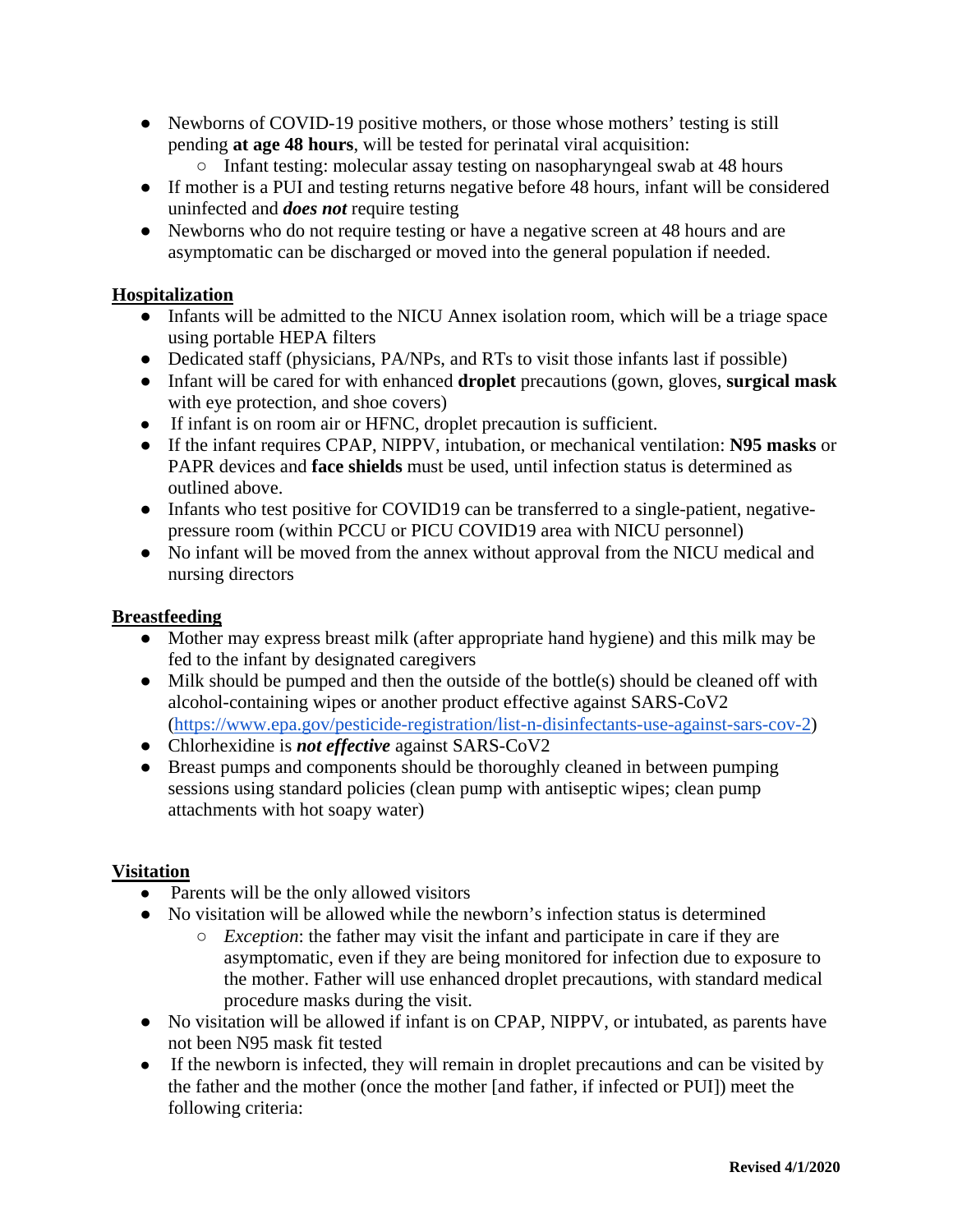- $\circ$  Resolution of fever (>24 hours), without use of antipyretic medication
- Improvement in illness signs and symptoms *and (if possible)*
- Negative results of molecular assay for COVID-19 (nasopharyngeal or throat)

### **Discharge**

- Infant will be eligible for discharge when the infant is otherwise medically-appropriate for newborn hospital discharge.
- Infants determined to be infected, but with no symptoms of COVID-19, may be discharged home with appropriate precautions with instructions to self-quarantine with family for a minimum of 2 weeks; MetroHealth will help coordinate follow-up of positive mothers and infants.
- ● Infants whose testing is still pending may be discharged home with instructions to self-quarantine with family until testing has resulted.
- caregiver who is not under observation for COVID-19 risk. If such a caregiver is not • Infants whose infection status has been determined to be negative will be optimally discharged home when otherwise medically appropriate, to a designated healthy available, we will manage on a case-by-case basis.

### **Transport Requests**

- Transport calls from outlying facilities will follow the usual procedures
- Transport of infants should be for elevation of care for the usual reasons
- Infants exposed to COVID-19 positive or PUI mothers should be transported only if they meet the usual symptomatic criteria
- with CDC recommendations of separation of newborn from mother until cleared. ● Asymptomatic infants exposed to COVID-19 positive or PUI mothers should not be transported for separation or testing but instead follow local hospital guidelines consistent
- Due to size and space restrictions at most referral hospitals, separation may not be possible. We should provide reassurance and guidance consistent with the CDC recommendations:
	- implementing measures to reduce exposure of the newborn to the virus that causes ○ If colocation (sometimes referred to as "rooming in") of the newborn with his/her ill mother in the same hospital room occurs in accordance with the mother's wishes or is unavoidable due to facility limitations, facilities should consider COVID-19.
	- Consider using engineering controls like physical barriers (e.g., a curtain

between the mother and newborn) and keeping the newborn ≥6 feet away

from the ill mother.

 ○ If no other healthy adult is present in the room to care for the newborn, a mother who has confirmed COVID-19 or is a PUI should put on a facemask and practice hand hygiene before each feeding or other close contact with her newborn. The facemask should remain in place during contact with the newborn. These practices should continue while the mother is on transmission-based precautions in a healthcare facility.